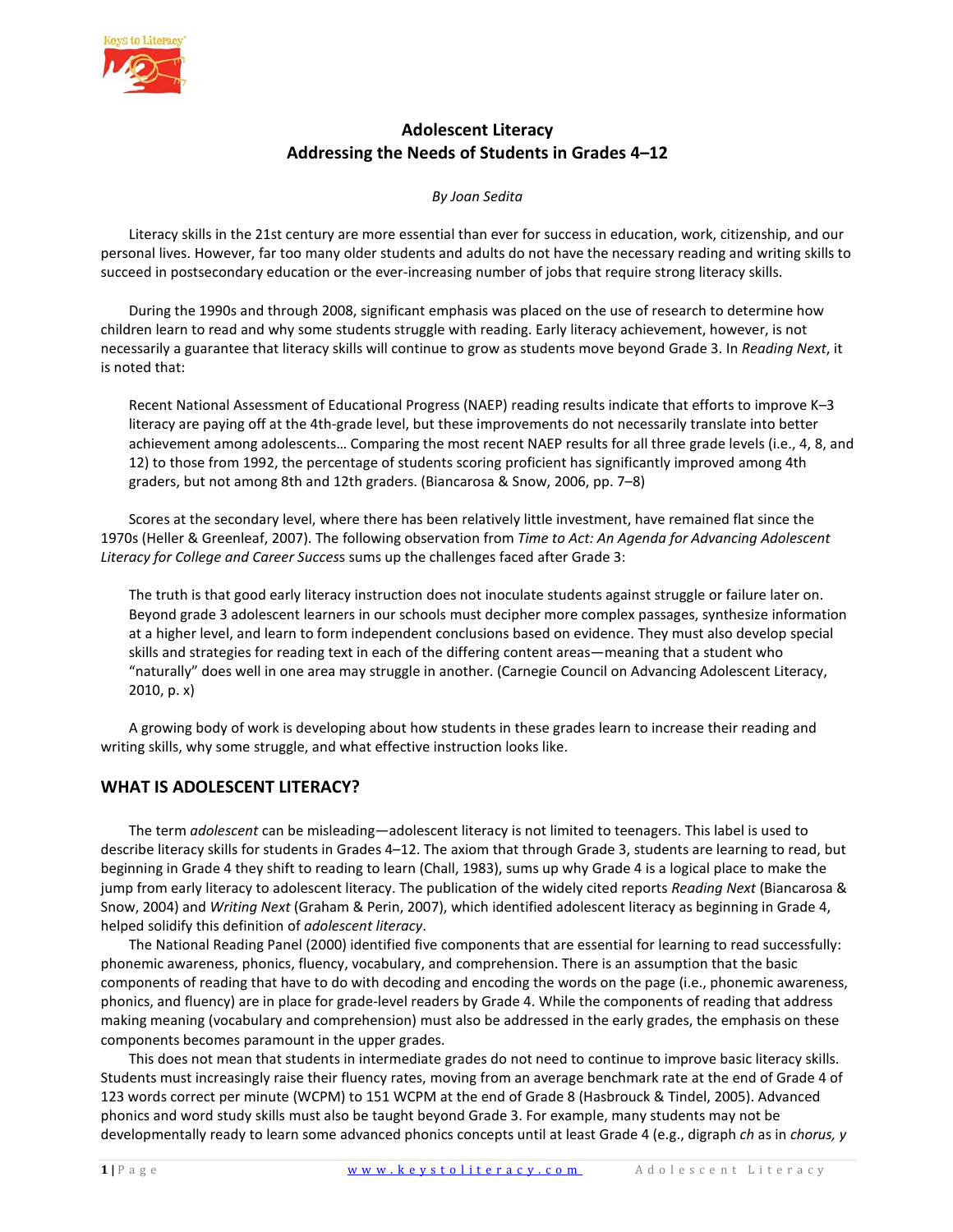

as short *i* as in *system*, multisyllable words with prefixes and suffixes added to Latin or Greek roots) (Moats, 1995). These skills should be addressed during intermediate-grade reading instruction that is typically provided during an English-language arts (ELA) period. We also know that for many struggling adolescent readers, deficits in phonics and fluency skills contribute to poor comprehension (Moats, 2001), and these must be addressed through intervention.

Adolescent literacy encompasses the skills that must be taught to all students so they can meet increasingly challenging reading and writing demands as they move through the upper grades, as well as what needs to be done for those students who fall behind. In the model provided later in this chapter for literacy planning, a framework is presented that addresses literacy instruction at two levels:

- Instruction for all students embedded in all subject areas that focuses on vocabulary, comprehension, and content writing
- Supplemental and intervention instruction for struggling students delivered in an intervention setting that focuses on decoding, fluency, and language structure as well as vocabulary, comprehension, and content writing

# **A REVIEW OF MAJOR ADOLESCENT LITERACY REPORTS**

A number of resources provide information about research to date regarding adolescent literacy. In 2002, the Carnegie Corporation of New York commissioned the RAND Corporation (a non-profit research and analysis institution) to convene a small group of scholars and policy analysts to discuss the relatively small research base that existed at the time on adolescent literacy. While there was a significant body of knowledge about effective literacy instruction in primary grades, adolescent literacy research had been comparatively ignored (Carnegie Council on Advancing Adolescent Literacy, 2010). Beginning in 2004, supported in part through funding from the Carnegie Corporation, a more substantial knowledge base for understanding adolescent literacy and what it takes to implement this knowledge in schools has accumulated. This section summarizes the findings from nine seminal reports and research metaanalyses that address adolescent literacy (see the list of reports in Table 1). The summary addresses instruction, assessment, professional development, and literacy planning and policy issues.

#### **Table 1**

#### List of Adolescent Literacy Reports

- 1. 2004: Reading Next: A Vision for Action and Research in Middle and High School Literacy (Biancarosa & Snow)
- 2. 2007: Writing Next: Effective Strategies to Improve Writing of Adolescents in Middle and High Schools (Graham & Perrin)
- 3. 2007: Literacy Instruction in the Content Areas: Getting to the Core of Middle and High School Improvement (Heller & Greenleaf)
- 4. 2007: Academic Literacy Instruction for Adolescents: A Guidance Document from the Center on Instruction (Torgesen, Houston, Rissman, Decker, Roberts, Vaughn, Wexler, Francis, Rivera, & Lesaux)
- 5. 2007: What Content-Area Teachers Should Know About Adolescent Literacy (National Institute for Literacy)
- 6. 2007: Interventions for Adolescent Struggling Readers: A Meta-Analysis with Implications for Practice (Scammacca, Roberts, Vaughn, Edmonds, Wexler, Reutebuch, & Torgesen)
- 7. 2007: Double the Work: Challenges and Solutions to Acquiring Language and Academic Literacy for Adolescent English Language Learners **–**A report to Carnegie Corporation of New York (Short & Fitzsimmons)
- 8. 2008: Improving Adolescent Literacy: Effective Classroom and Intervention Practices (Kamil, Borman, Dole, Kral, Salinger, & Torgesen)
- 9. 2010: Time to Act: An Agenda for Advancing Adolescent Literacy for College and Career Success (Carnegie Council on Advancing Literacy)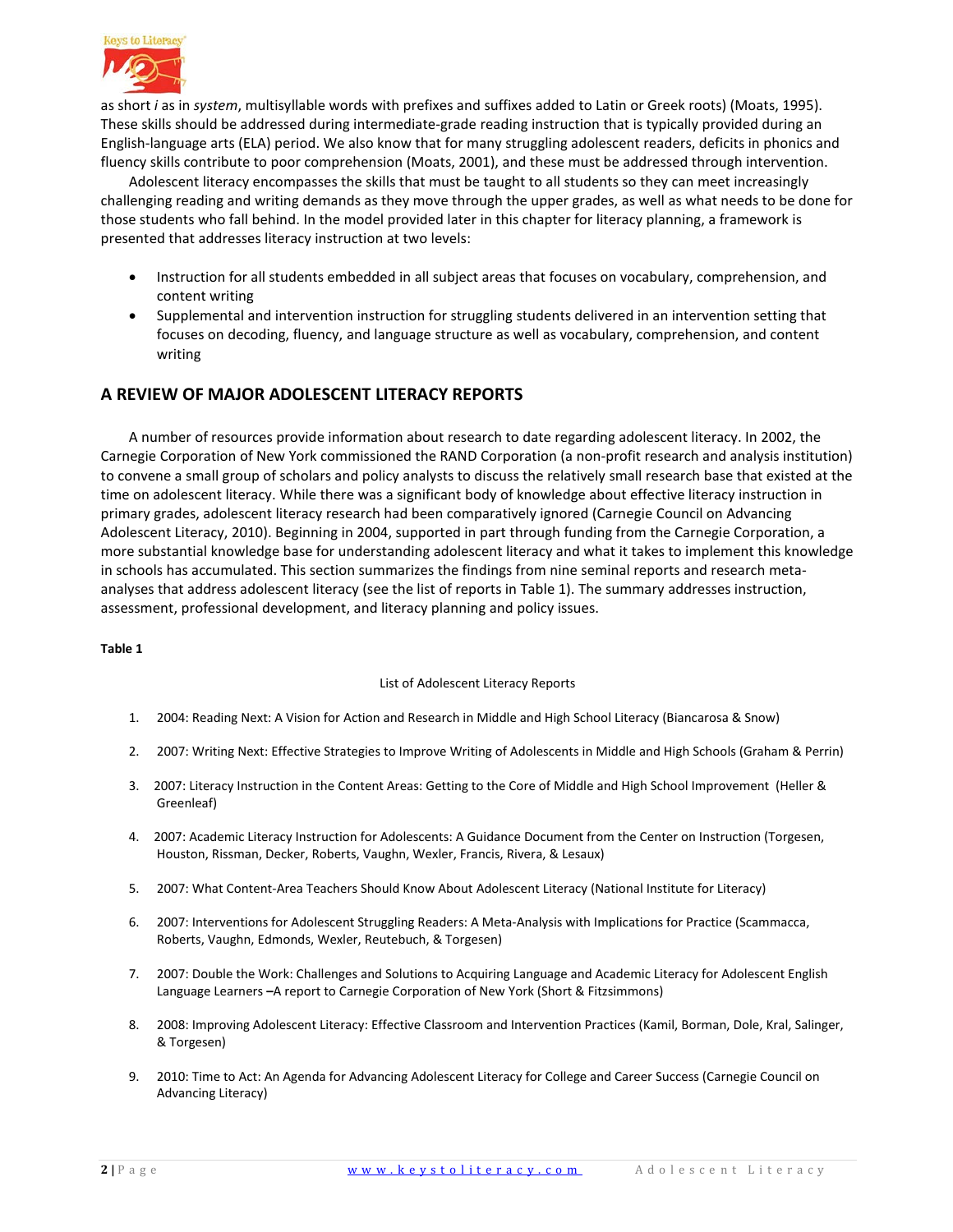

The findings related to literacy instruction are organized into four categories: content literacy instruction for all students, interventions for struggling readers and writers, literacy motivation and engagement, and English language learners (ELLs).

#### Content Literacy Instruction for All Students

A major and consistent recommendation found in all of the reports is that content literacy skills, taught by content-area teachers, using subject-specific reading materials, and embedded in content-area instruction are essential for improving adolescent achievement.

*Literacy Instruction in the Content Areas* (Heller & Greenleaf, 2007) focused specifically on reading and writing instruction in the content areas, including math, science, English, and history. This report maintained that because content instruction comprises the heart of a secondary school curriculum, content literacy instruction must be the cornerstone of any movement to build high-quality secondary schools. While the report applauded efforts to provide support for adolescents who struggle with literacy, it reminded us of the equally important goal of addressing the achievement of the higher literacy levels all students will need in order to succeed in postsecondary training programs, college, and the growing number of jobs that require high-level literacy skills.

Heller and Greenleaf (2007) noted that very few American students, including many who test at grade level, develop sophisticated literacy skills. Reading and writing are more than just basic skills that students use to learn subject matter. Literacy is the very stuff from which the academic content areas are made, and students must learn how to read and write for specific kinds of content learning in order to make progress in learning those subjects.

In the report *Academic Literacy Instruction for Adolescents,* (Torgesen and colleagues (2007) made the same point and noted that in order to meet adolescent literacy goals all teachers must be involved, especially since most middle and high school student spend most of their time in content-area classes and must learn to read expository, informational, content-area texts with greater proficiency. The report said, "Although reading strategies might be taught explicitly in a designated reading support class, students are unlikely to generalize them broadly to content areas unless teachers also explicitly support and elaborate the strategies' use with content-area texts" (p. 12).

Beginning in the middle grades, reading in content areas becomes longer, more complex, and more full of content. It also becomes increasingly more varied in vocabulary, text structure, purpose, and style (Heller & Greenleaf, 2007). Every academic subject has different ways of using written materials to communicate information, which means being literate may mean different things in differing contexts and content areas. One of the main conclusions of *Literacy Instruction in the Content Areas* is that comprehension (including before, during, and after routines), word-level, and writing strategies are best taught in the content area classes using challenging, content-rich texts.

*Reading Next* (Biancarosa & Snow, 2004, p. 4) identifies 15 elements of successful programs designed to improve adolescent literacy achievement in middle and high schools. Six of these elements directly address content literacy instruction:

- *Direct, explicit comprehension instruction*—in the strategies and processes that proficient readers use to understand what they read, including summarizing, keeping track of one's own understanding, and a host of other practices
- *Effective instructional principles embedded in content*—language arts teachers using content-area texts and content-area teachers providing instruction and practice in reading and writing skills specific to their subject area
- *Extended time for literacy*—including 2–4 hours of literacy instruction and practice that takes place in language arts and content-area classes
- *Text-based collaborative learning*—involves students interacting with one another around a variety of texts
- *Diverse texts*—texts at a variety of difficulty levels and on a variety of topics
- *Intensive writing*—instruction connected to the kinds of writing tasks students will have to perform well in high school and beyond

In 2008, the Institute of Education Sciences (IES) published the practice guide *Improving Adolescent Literacy: Effective Classroom and Intervention Practices* (Kamil et al., 2008). The goal of the guide was to present specific and coherent evidence-based recommendations that educators can use to improve literacy levels among students in Grades 4–12. The report made five recommendations about improving practice, provided a review of the evidence supporting each recommendation, and offered suggestions for how to carry out the recommendation. Of the five recommendations, the first three directly addressed content literacy instruction: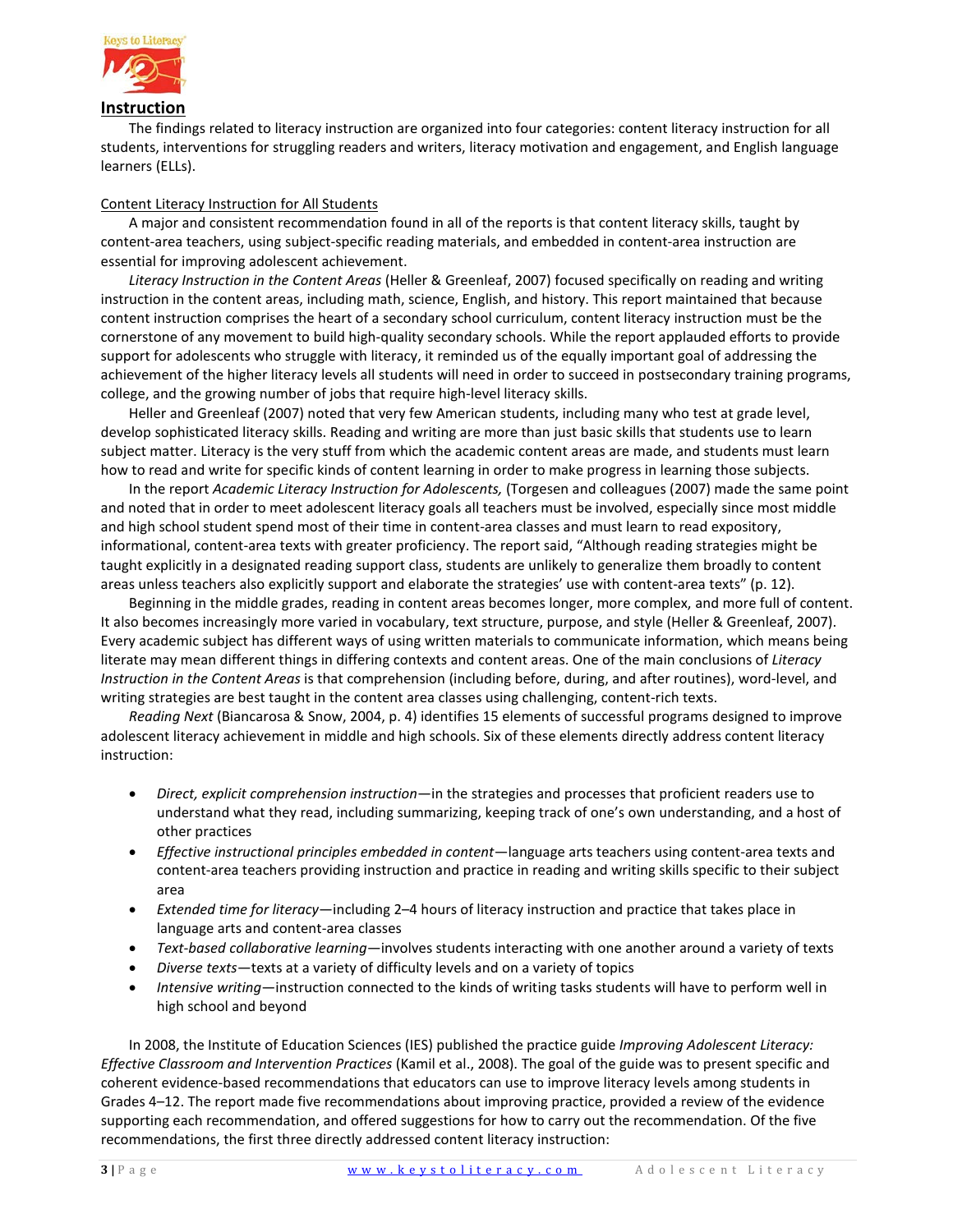

- 1. *Provide explicit vocabulary instruction:* Teachers should provide students with explicit vocabulary instruction, both as part of reading and language arts classes and content classes such as science and social studies. By giving students explicit instruction in vocabulary, teachers help them learn the meaning of new words and strengthen their independent skills of constructing the meaning of text (p. 11). To carry out the recommendation, the report suggests that teachers dedicate a portion of the regular classroom lesson to explicit vocabulary instruction, use repeated exposure to new words in multiple oral and written contexts to allow sufficient practice sessions, and give sufficient opportunities to use new vocabulary in a variety of contexts through activities such as discussion, writing, and extended reading.
- 2. *Provide direct and explicit comprehension strategy instruction:* Teachers should provide adolescents with direct and explicit instruction in comprehension strategies to improve students' reading comprehension. Comprehension strategies are routines and procedures that readers use to help them make sense of texts. These strategies include, but are not limited to, summarizing, asking and answering questions, paraphrasing, and finding the main idea (p. 16). To carry out the recommendation, the report suggests that teachers select carefully the text to use when teaching a given strategy, show students how to apply the strategies to different texts, use direct and explicit instruction for how to use comprehension strategies, provide the appropriate amount of guided practice, and make sure students understand that the goal is to understand the content of the text.
- 3. *Provide opportunities for extended discussion of text meaning and interpretation:* Teachers should provide opportunities for students to engage in high-quality discussions of the meaning and interpretation of texts in various content areas. These discussions can occur in whole classroom groups or in small student groups under the general guidance of the teacher (p. 21). To carry out the recommendation, the report suggests that teachers carefully prepare for the discussion, ask follow-up questions that help provide continuity and extend the discussion, provide a task that students can follow when they discuss texts together in small groups, and develop and practice the use of a specific discussion protocol.

*What Content-Area Teachers Should Know About Adolescent Literacy* (National Institute of Literacy, 2007) also addressed vocabulary and comprehension instruction in the content classroom but added morphology as well*.* The report pointed out that difficulty with decoding may be the cause for why some students struggle to read. It noted that while it is important for content-area teachers to understand the role of decoding and fluency, they should not be expected to provide intervention instruction in these components. The report defined content reading components and suggested implications for content classroom instruction:

- *Morphology*—Morphology describes how words are formed from morphemes, the smallest units of meaning in a word (e.g., roots, suffixes, prefixes). Students who understand words at the morphemic level are better able to get the meaning of words and use their knowledge of morphological structure to recognize complex words. When students learn frequently used morphemes, this knowledge improves their spelling, decoding and vocabulary. Content-area teachers should focus on teaching base words, prefixes and suffixes, and compound words relevant to the new content-area vocabulary being introduced.
- *Vocabulary*—Vocabulary refers to words that are used in speech and print to communicate. Vocabulary knowledge is important to reading because the oral and written use of words promotes comprehension and communication. Good readers know a wide range of vocabulary. Preteaching new vocabulary facilitates reading comprehension by giving the students the meanings of the words before they encounter them. Content-area teachers should also use direct and explicit instruction to teach specific key content vocabulary and provide opportunities for students to make connections to related words and background knowledge.
- *Text Comprehension*—Comprehension is the process of extracting or constructing meaning from words once they have been identified. Comprehension varies depending on the text being read. Good readers are purposeful, strategic, and critical readers who understand the content presented in various types of texts. Content-area teachers should incorporate the following comprehension strategies into their content-area instruction: generate questions, answer questions, monitor comprehension, summarize text, use text structure, and use graphic and semantic organizers.

Three of the reports summarized in this chapter address writing skills. In addition to the three reading components noted previously, What Content-Area Teachers Should Know About Adolescent Literacy (National Institute of Literacy, 2007) provided recommendations for teaching writing in the content classroom. Writing is the ability to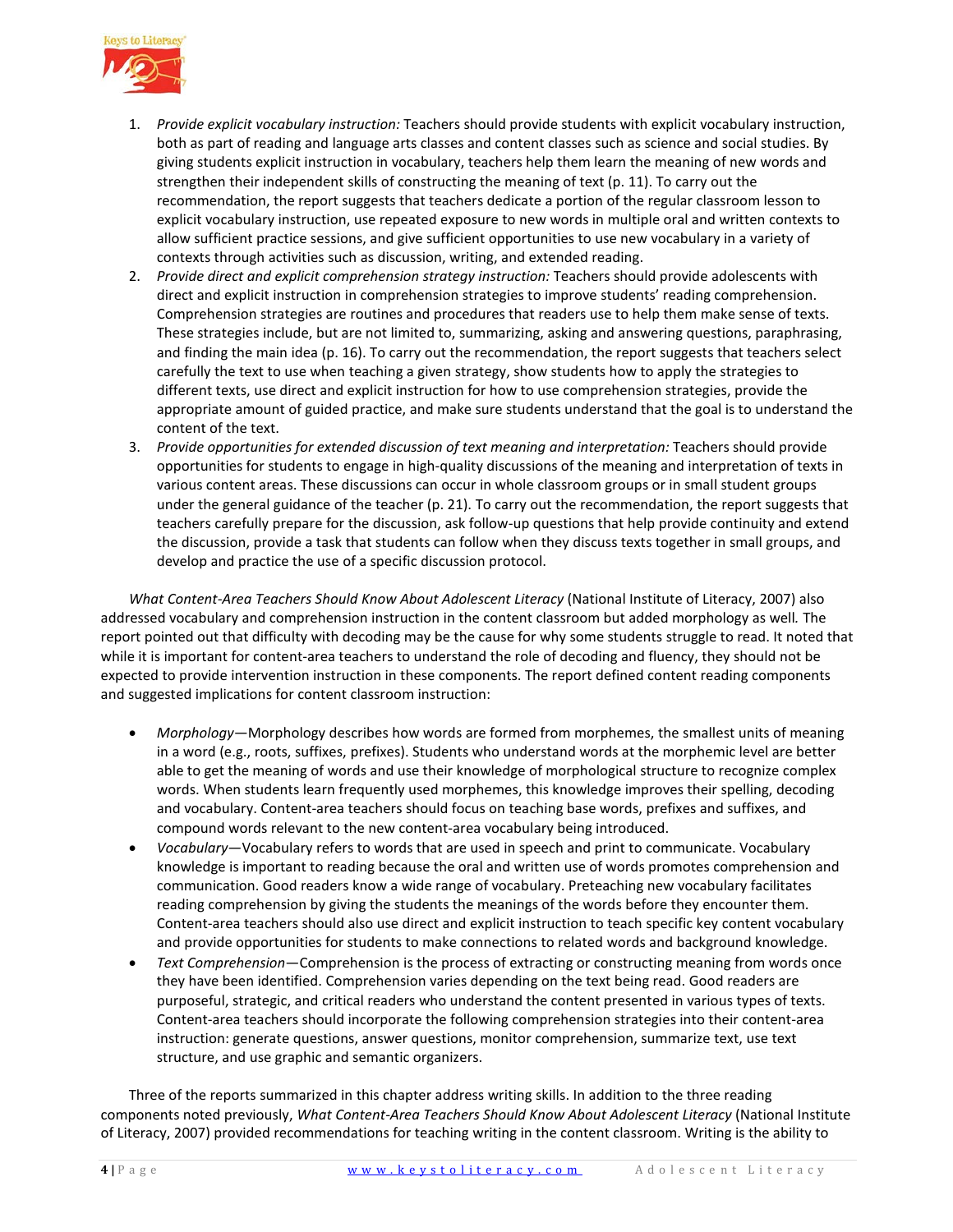

compose text for various purposes and audiences and is a tool for communicating, learning, and expressing oneself to persuade others. Along with reading, writing improves one's capacity to learn. Good writers employ different strategies to write across various genres and disciplines. They are self-directed, goal-oriented, and employ selfregulation strategies to help them plan, organize and revise their writing. Content-area teachers should teach the steps of the writing process (planning, drafting, revising, editing). They should provide a supportive environment for writing, including making writing a regular part of content classroom activities, conveying the ways in which writing is useful in school and outside of school, and giving students opportunities to engage in extended writing.

Torgesen et al. (2007) also addressed the importance of including writing as part of literacy instruction for adolescents. There is a close connection between reading and writing across the curriculum, and writing can be used to improve reading comprehension. "Writing activities are often used as a way for students to express their understanding of what they read, and discussing these written products can be an important way for students to receive feedback on their responses to text" (2007, p. 16). The report recommended making close connections between reading and writing activities as one important vehicle for improving middle and high school literacy.

*Writing Next* (Graham & Perrin, 2007) focused exclusively on writing and summarized the results of a large-scale statistical review of research into the effects of specific types of writing instruction on adolescents' writing proficiency. The report identified the following 11 elements of writing instruction found to be effective for helping adolescent students learn to write well and to use writing as a tool for learning. All eleven elements represent instruction that can be embedded in content classroom instruction for all students:

- 1. *Writing strategies,* which involve teaching students strategies for planning, revising, and editing their compositions
- 2. *Summarizing*, which involves explicitly and systematically teaching students how to summarize texts
- 3. *Collaborative writing,* which uses instructional arrangements in which adolescents work together to plan, draft, revise, and edit their compositions
- 4. *Specific product goals,* which assigns students specific, reachable goals for the writing they are to complete
- 5. *Word processing,* which uses computers and word processors as instructional supports for writing assignments
- 6. *Sentence combining,* which involves teaching students to construct more complex, sophisticated sentences
- 7. *Prewriting*, which engages students in activities designed to help them generate or organize ideas for their composition
- 8. *Inquiry activities,* which engage students in analyzing immediate, concrete data to help them develop ideas and content for a particular writing task
- 9. *Process writing approach,* which interweaves a number of writing instructional activities in a workshop environment that stresses extended writing opportunities, writing for authentic audiences, personalized instruction, and cycles of writing
- 10. *Study of models,* which provides students with opportunities to read, analyze, and emulate models of good writing
- 11. *Writing for content learning,* which uses writing as a tool for learning content material

### Interventions for Struggling Readers and Writers

Many of the adolescent literacy reports and numerous district and statewide initiatives focus on providing more effective literacy instruction to the approximately 8 million students in America in Grades 4–12 who read far below grade level. Heller and Greenleaf (2007) concluded that it is possible to help students make significant gains in literacy and perhaps even catch up to their higher performing peers:

Schools can make a point of assessing students' reading skills when they enter school, in order to identify those who read below grade level and discern their specific learning needs. They can provide intensive support for lowlevel readers, helping them make rapid progress in reading fluency, basic comprehension, and other skills. They can make special efforts to motivate those students and engage them in reading and writing assignments that tap into their individual interests. And they can offer teachers high-quality professional development in various aspects of secondary literacy instruction. If state and federal policymakers follow through on current efforts and fund and support these strategies, the effects will be profound, giving millions of youngsters a real opportunity to build on the rudimentary mechanics of reading that were taught in primary school. (2007, p. 4)

Who should provide intervention instruction? *Reading Next* (Biancarosa & Snow, 2004) was one of the first reports to address the need for interventions beyond content classroom instruction and identified *strategic tutoring* as an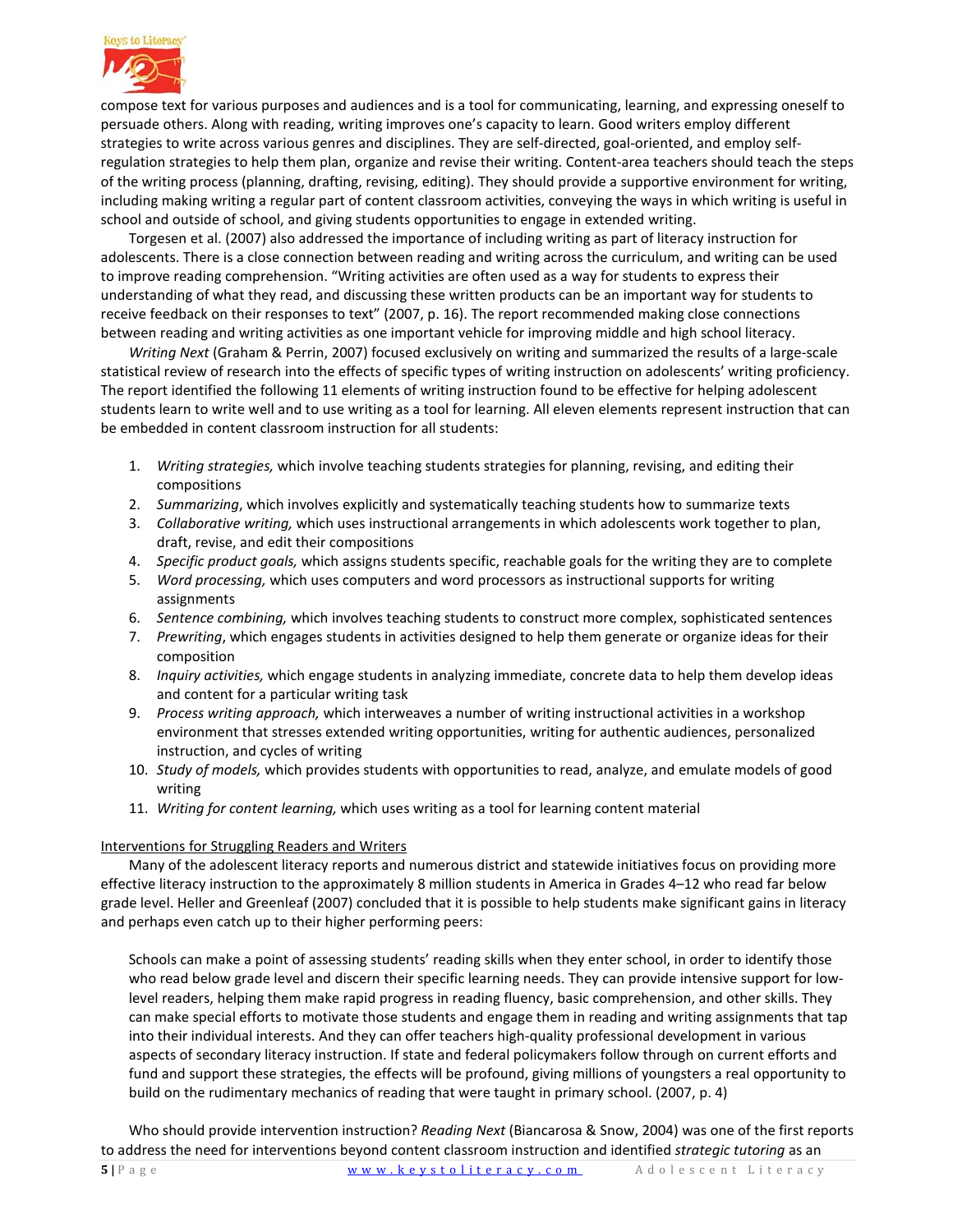

essential element of successful adolescent literacy programs. Some students, especially those who struggle with decoding and fluency skills, require intense, individualized instruction. *Reading Next* recommends the availability of strategic tutoring sessions during or after the school day to provide literacy intervention instruction as well as skills for how to learn their content information.

Torgesen et al. (2007) suggested that it is not reasonable to expect content-area teachers to teach basic reading skills to students who are reading significantly below grade level. Teaching word-analysis strategies to older students requires special knowledge and skills that are far removed from the training and interests of content-area teachers, and these students require more explicit, individualized, and intensive instruction, as well as extended practice to master new reading strategies or improve word level skills. The IES report (Kamil et al., 2008) supported this conclusion. Specifically, the last of its five recommendations was, "make available intensive and individualized interventions for struggling readers that can be provided by trained specialists" (p. 7). This does not mean that content-area teachers should not play a role in helping struggling readers and writers. A combination of word analysis and reading comprehension skills taught by a skilled reading teacher and reinforcement and elaboration of these skills by content-area teachers is the best way to improve adolescent literacy (Torgesen et al., 2007). Biancarosa and Snow pointed out that when content-area teachers have struggling readers in their classes, "instruction in general education classes should be differentiated to allow students access to important content" (2004, p. 18).

What have we learned about the kind of instruction older struggling readers need? Kamil et al. (2008) noted that failure to read at grade level may be caused by several factors, including deficiencies in decoding (including phonemic awareness, phonemic decoding, and other word analysis skills), fluency, vocabulary, background knowledge, and inefficient use of comprehension strategies.

The report *Interventions for Adolescent Struggling Readers* (Scammacca et al., 2007) specifically addressed the research on reading instruction for adolescent struggling readers and offered research-based guidance for intervening with these students. Based on a meta-analysis of the research, the authors offered the following implications for practice (p. 1):

- Adolescence is not too late to intervene. Interventions do benefit older students.
- Older students with reading difficulties benefit from interventions focused at both the word and the text level.
- Older students with reading difficulties benefit from improved knowledge of word meanings and concepts.
- Word-study interventions are appropriate for older students struggling at the word level.
- Teachers can provide interventions that are associated with positive effects.
- Teaching comprehension strategies to older students with reading difficulties is beneficial.
- Older readers' average gains in reading comprehension are somewhat smaller than those in other reading and reading-related areas studied.
- Older students with learning disabilities benefit from reading intervention when it is appropriately focused.

To learn more about instructional conditions that could close the reading gap for struggling readers, we will need studies that provide instruction over longer periods of time and assess outcomes with measures more like those schools use to monitor reading progress of all students.

The report *What Content-Area Teachers Should Know About Adolescent Literacy* (National Institute for Literacy, 2007) identified decoding and fluency as two basic reading components that are deficit areas for some struggling readers. It described each component, explained what good readers do and the challenges facing struggling readers, and presented implications for instruction.

*Decoding*, or *word identification*, refers to the ability to correctly decipher a particular word out of a group of letters. Two of the skills involved in decoding are phonemic awareness (understanding that spoken words are made up of individual sounds and the ability to identify and manipulate units of sound) and phonics (understanding the relationship between the letters in written words and their sounds when spoken).

**What good readers do:** Good readers have a conscious understanding of the individual sounds within spoken words and how they are manipulated to form words. With strong phonics skills they are able to use their knowledge of letters and their sounds to pronounce unknown words. They can rely on these skills to decode quickly unknown words that they encounter while reading.

**Challenges for struggling readers:** It is estimated that 10% of adolescents struggle with word identification skills. Some of these students may struggle with poor phonemic awareness skills, especially those students with dyslexia. Without sufficient awareness of the sounds in words, they are unable to develop phonics or fluency skills.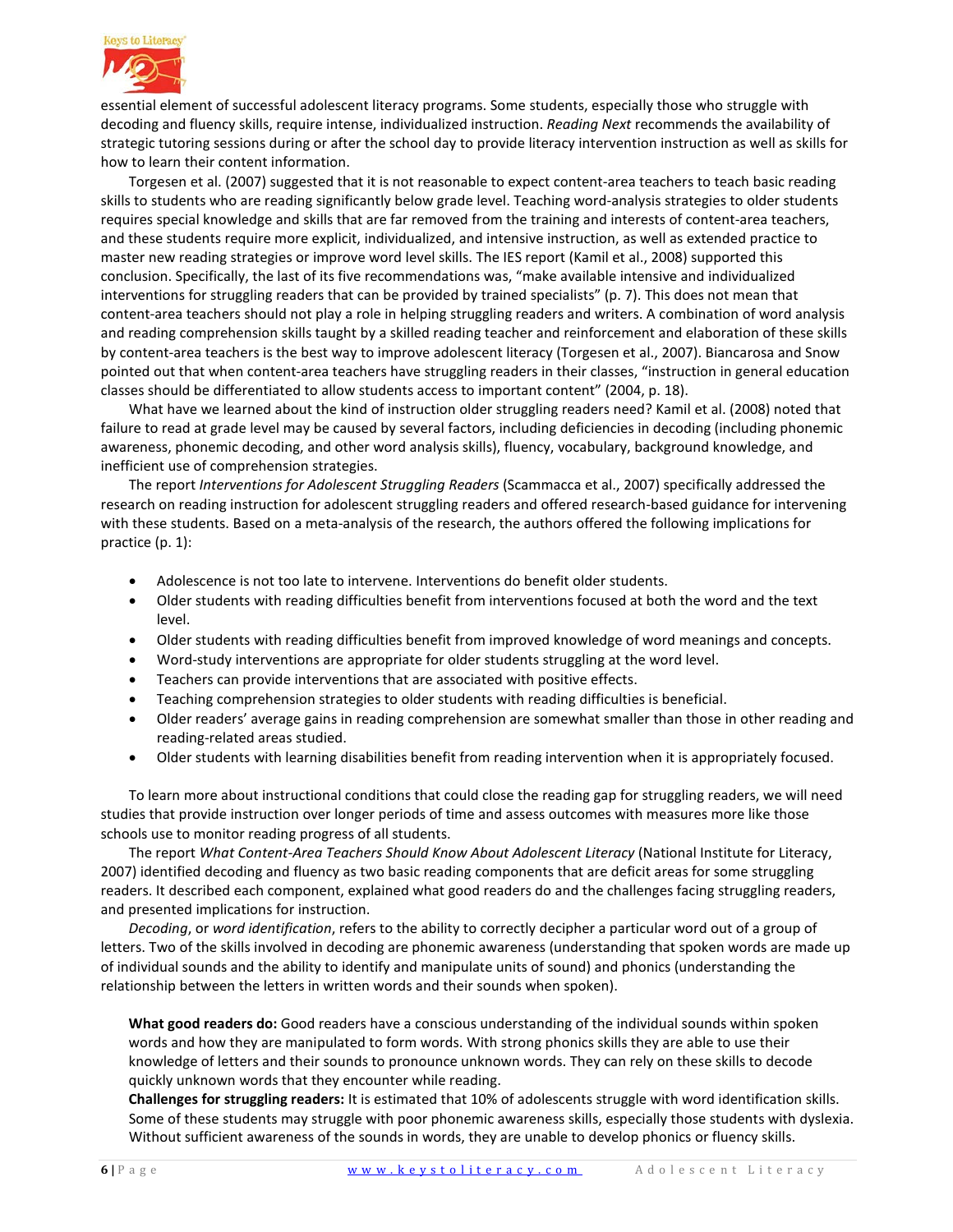

Students who struggle with phonics lack effective strategies for decoding unknown multisyllabic words. This results in poor vocabulary growth and weakened comprehension.

**Implications for intervention instruction:** Students with decoding difficulties need intensive practice and instructional time to develop their phonics skills. Instruction should be direct, explicit, and systematic. It should emphasize sound–letter correspondence, syllable patterns, and morphology. This instruction should be provided by intervention specialists who have been trained to deliver decoding skills.

*Fluency* is the ability to read text accurately and smoothly with little conscious attention to the mechanics of reading.

**What good readers do:** Fluent readers read text with appropriate speed, accuracy, proper intonation, and proper expression. Some researchers have found a relationship between fluency and text comprehension. **Challenges for struggling readers:** Struggling readers read slowly and often stop to sound out words. They may reread sections of texts to identify words and try to gain comprehension.

**Implications for intervention instruction:** Practice is an essential component of improving fluency. The following promote frequent and regular practice: provide models of fluent reading by reading aloud to students, engage students in repeated oral reading of texts, and engage students in guided oral reading and partner reading.

*Academic Literacy Instruction for Adolescents* (Torgesen et al., 2007) and the IES report (Kamil et al., 2008) also identified decoding as a possible area for intervention but added comprehension and text structure as possible areas for intervention for struggling readers:

- *Decoding skills*—Inadequate ability to decode printed text accurately and fluently may be one reason for poor comprehension. Interventions focused at the word level result in both improved reading accuracy and reading comprehension (Torgesen et al., 2007).
- *Content literacy skills*—With the exception of instruction in decoding and fluency, the content of effective literacy instruction for struggling readers is very similar to that recommended for students at or above grade level (i.e., comprehension strategies, vocabulary knowledge, instruction tied to improving content-area knowledge, and assignments that are motivating and engaging) (Kamil et al., 2008).
- *Comprehension strategies*—Educators can use multiple approaches to help struggling readers become more active and strategic readers. Strategy instruction should be explicit and include modeling, guided practice, feedback, and scaffolding. Student collaboration in comprehension strategies has also been shown to be helpful (Torgesen et al., 2007).
- *Text structure*—Helping students organize the information through the use of graphic organizers and providing direct instruction on text structures and organizational patterns is helpful (Toregesen et al., 2007).

Finally, it has been suggested that a technology component should be part of instructional plans for adolescent students. Biancarosa and Snow pointed out that technology should be used as both an instructional tool and an instructional topic:

As a tool, technology can help teachers provide needed supports for struggling readers, including instructional reinforcement and opportunities for guided practice. For example, there are computer programs that help students improve decoding, spelling, fluency, and vocabulary and more programs are quickly being developed to address comprehension and writing. (2004, p. 19)

#### English Language Learners

Two of the major adolescent literacy reports specifically address literacy instruction for ELLs: *Academic Literacy Instruction for Adolescents* (Torgesen et al., 2007) and *Double the Work* (Short & Fitzsimmons, 2007). Torgesen et al. (2007) noted that literacy instruction for these students must consider the unique needs of this group and the individual differences among them. The variation in their learning needs is due to differences in age of arrival to the United States, educational history, native language ability and literacy, placement and instructional context in school, and sociocultural background. They identified three important principles to consider regarding literacy instruction for ELLs (pp. 91-93):

1. Research-based practices that have been identified to ensure the development of successful reading skills in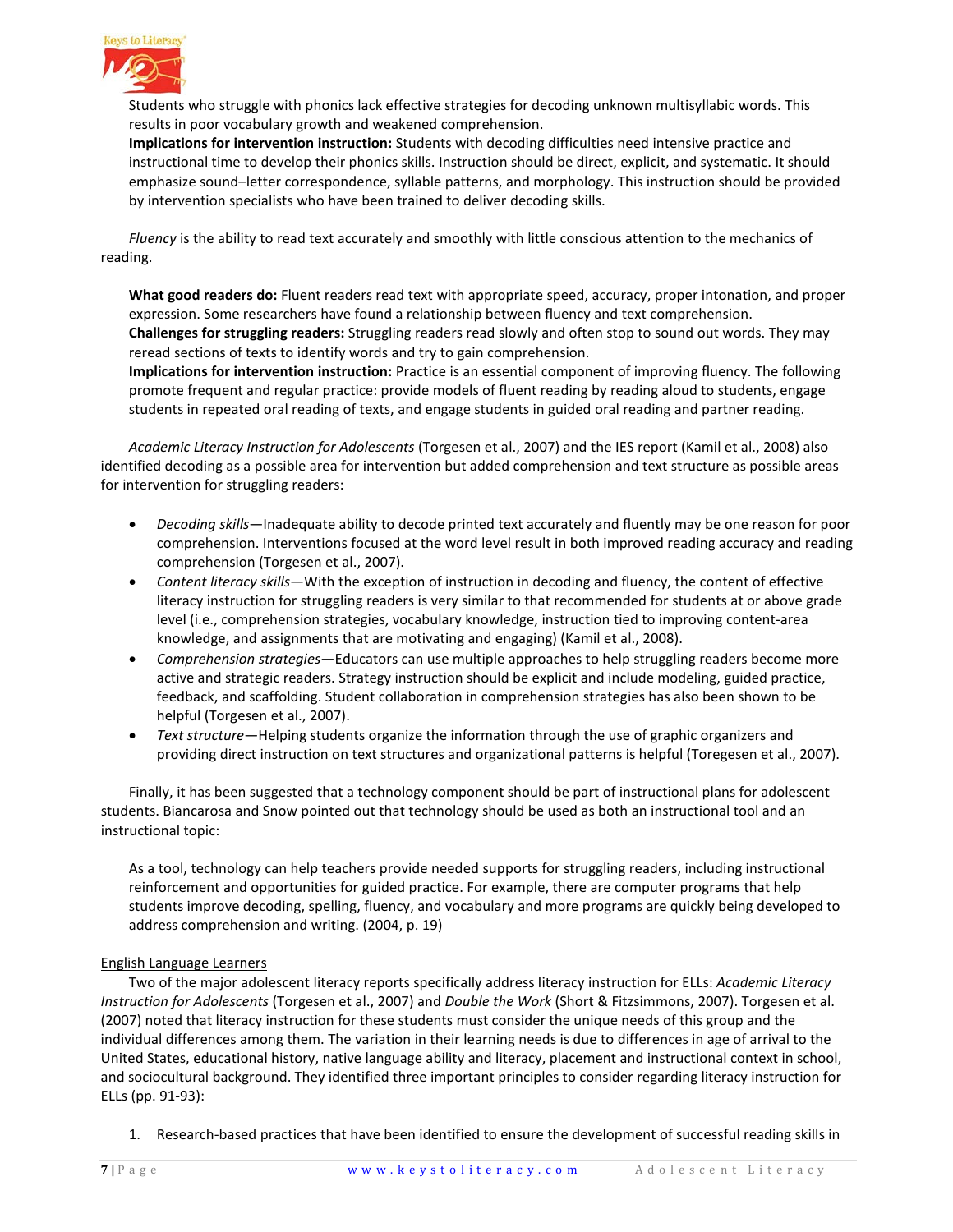

monolingual students may also benefit ELLs.

- 2. ELLs draw on a host of linguistic, metacognitive, and experiential resources from their first language according to their proficiency level.
- 3. Curricular design and delivery for adolescent ELLs must follow the principles of differentiated instruction.

Torgesen et al. (2007) also pointed out that although there have been few empirical evaluations of instructional approaches specifically for adolescent ELLs, there is relevant research that can offer recommendations about effective instruction for ELLs (pp. 94–98):

- *Content-based language and literacy instruction:* Preparing all students, and especially ELLs, for academic reading tasks requires embedding literacy instruction in content-area classes.
- *Academic oral language and vocabulary:* Effective vocabulary instruction for adolescent ELL's should be explicit, systematic, extensive, and intensive. Teachers should provide both direct teaching of word meanings in meaningful contexts and teaching of word-learning strategies such as using context and word parts. In addition, depending on their native language and reading proficiency, some ELLs may benefit from strategies that draw on cognate knowledge (i.e., words with similar spellings in English as their native language).
- *Direct, explicit comprehension instruction:* As with native English speakers, research indicates that ELLs benefit from direct, explicit instruction in reading comprehension strategies. Because of limited vocabularies and background knowledge, adolescent ELLs tend to be in even greater need of strategies.
- *Targeted interventions for ELLs with very limited literacy skills:* Effective interventions for adolescent ELLs who struggle with decoding words are similar to those found to be effective with younger children and native English speakers with decoding difficulties (i.e., systematic and explicit instruction in phonics).

Short and Fitzsimmons (2007) reiterated that many strategies for supporting literacy in native English speakers are applicable to adolescent ELLs. However, they emphasize that there are significant differences in the way that these interventions should be designed and implemented for ELLs. They refer to the title of their report, *Double the Work*, when they summarize the challenges facing ELLs:

It should be understood that adolescent ELLs are second language learners who are still developing their proficiency in academic English. Moreover, they are learning English at the same time they are studying core content areas through English. Thus, ELLs must perform double the work of native English speakers in the country's middle and high schools. And, at the same time, they are being held to the same accountability standards as their native English-speaking peers. (2007, p. 1).

For *Double the Work*, researchers were asked to review the literature on adolescent literacy and conduct site visits to three promising programs. In addition, researchers collected and analyzed information on the demographic trends and academic achievement of ELLs. A panel of researchers, policy makers, and practitioners reviewed the information and developed the following list of challenges to improving the literacy of ELLs, as well as potential solutions:

- Lack of common criteria for identifying ELLs and tracking their academic performance
- Lack of appropriate assessments
- Inadequate educator capacity for improving literacy in ELLs
- Lack of appropriate and flexible program options
- Inadequate use of research-based instructional practices
- Lack of a strong and coherent research agenda about adolescent ELL literacy

#### Literacy Motivation and Engagement

Motivation and self-directed learning was one of the instructional elements identified by *Reading Next* (Biancarosa & Snow, 2004). The report noted that students become increasingly tuned out as they progress through upper grades, and it is therefore important to build student choices about the materials they read into the school day to keep them engaged. Providing relevancy to students' lives in what they read is another way to better engage them.

There is strong evidence that motivation and interest in reading decline after the elementary grades, especially for struggling readers (Torgesen et al., 2007; Kamil et al., 2008). The decline in motivation has two consequences that directly impact the growth of reading proficiency in adolescents. First, students with low interest in reading do not read as much as students with higher motivation, which affects the growth of vocabulary, background knowledge, and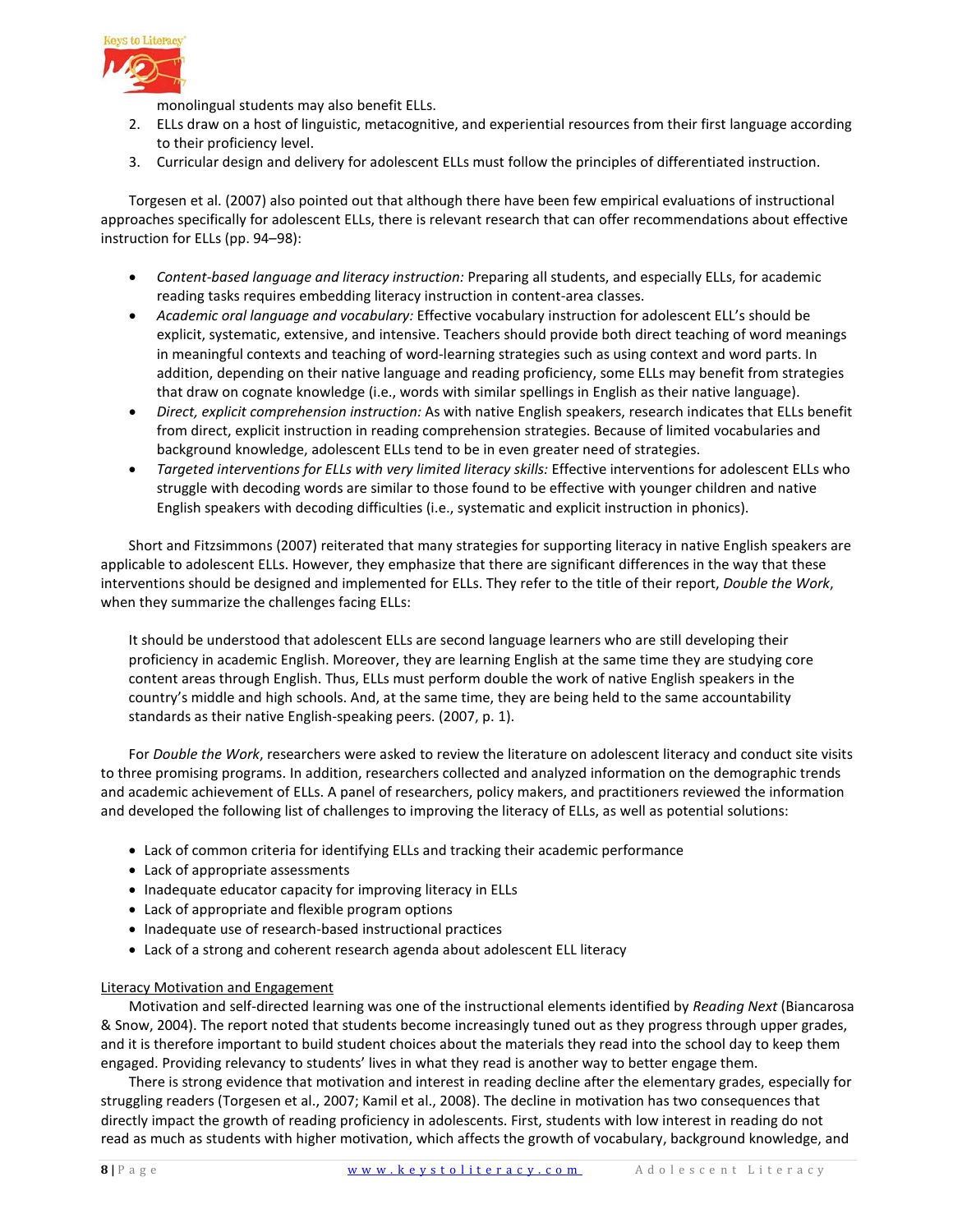

reading strategies. Second, these students tend to be less engaged when they do read, which also results in less use and growth of reading strategies (Torgesen et al., 2007).

*What Content-Area Teachers Should Know About Adolescent Literacy* (National Institute for Literacy, 2007) addressed the role that motivation plays in developing successful adolescent readers and writers. The report noted, "An individual's goals, values, and beliefs regarding the topics, processes, and outcomes of reading affect students' motivation for reading.… Motivation also involves self-efficacy, or the belief that one is capable of success" (p. 34). Motivation contributes to reading engagement, and engaged readers tend to enjoy reading and read more often. Motivated adolescent readers are self-determined (i.e., they feel they have control over their reading); they selfregulate (i.e., they recognize if they are on task and employ strategies to achieve their goal); and they are engaged. The report also addressed factors that influence adolescents' motivation, including a change in their beliefs, values, and goals regarding school, and for struggling students, the effects of grading and grouping practices.

This report, as well as *Academic Literacy Instruction for Adolescents* (Torgesen et al., 2007), summarized the findings regarding motivational strategies used by teachers who successfully promote literacy in their students. Both reports supported the suggestion of Guthrie and Humenick (2004) to use three to five motivational enhancements, used in concert with one another. They noted that while there is no systematic research to determine which motivational elements are most powerful for specific students, teachers should follow the Guthrie et al. (2004) recommendation to first try to

- Focus students by setting clear goals and expectations for performance
- Guide students to focus on their own improvement
- Provide variety and choice in reading materials and assignments
- Provide opportunities for students to interact through reading

The fourth of five recommendations in the IES report is "increase student motivation and engagement in literacy learning" (Kamil et al., 2008, p. 7), and the report offered this advice:

To foster improvement in adolescent literacy, teachers should use strategies to enhance students' motivation to read and engagement in the learning process. Teachers should help students build confidence in their ability to comprehend and learn from content-area texts. They should provide a supportive environment that views mistakes as growth opportunities, encourages self-determination, and provides informational feedback about the usefulness of reading strategies and how the strategies can be modified to fit various tasks. Teachers should also make literacy experiences more relevant to students' interests, everyday life, or important current events. (p. 26)

The report explained that although the words motivation and engagement are often used interchangeably, they are not always synonymous. Motivation refers to the desire to become involved in a reading task, and engagement refers to the degree to which a student processes text deeply through the use of active learning strategies.

The conclusion reached by almost all of the adolescent literacy reports can be summed up by the following statement from *Academic Literacy Instruction for Adolescents*: "Even technically sound instructional techniques are unlikely to succeed unless we can ensure that, most of the time, students are engaged and motivated to understand what they read" (Torgesen et al., 2007, p. 11).

### **Professional Development**

*Time to Act* identified teacher preparation and professional development as one of the major keys to successful adolescent literacy reform:

Determining what secondary school teachers need to know, ensuring they learn it, and supporting them in implementing that knowledge in classrooms is basic to achieving our goal of literacy for all.… Good teachers of adolescent students not only understand their own content-areas deeply, they also understand the specific literacy challenges created by the texts they assign. Such teachers are prepared to address the content learning needs of struggling readers as well as on-grade level readers in their classes. (Carnegie Council on Advancing Adolescent Literacy, 2010, p. 18)

*Literacy Instruction in the Content Areas* (Heller & Greenleaf, 2007, p. 1) concluded the following about middle and high school content-area teachers: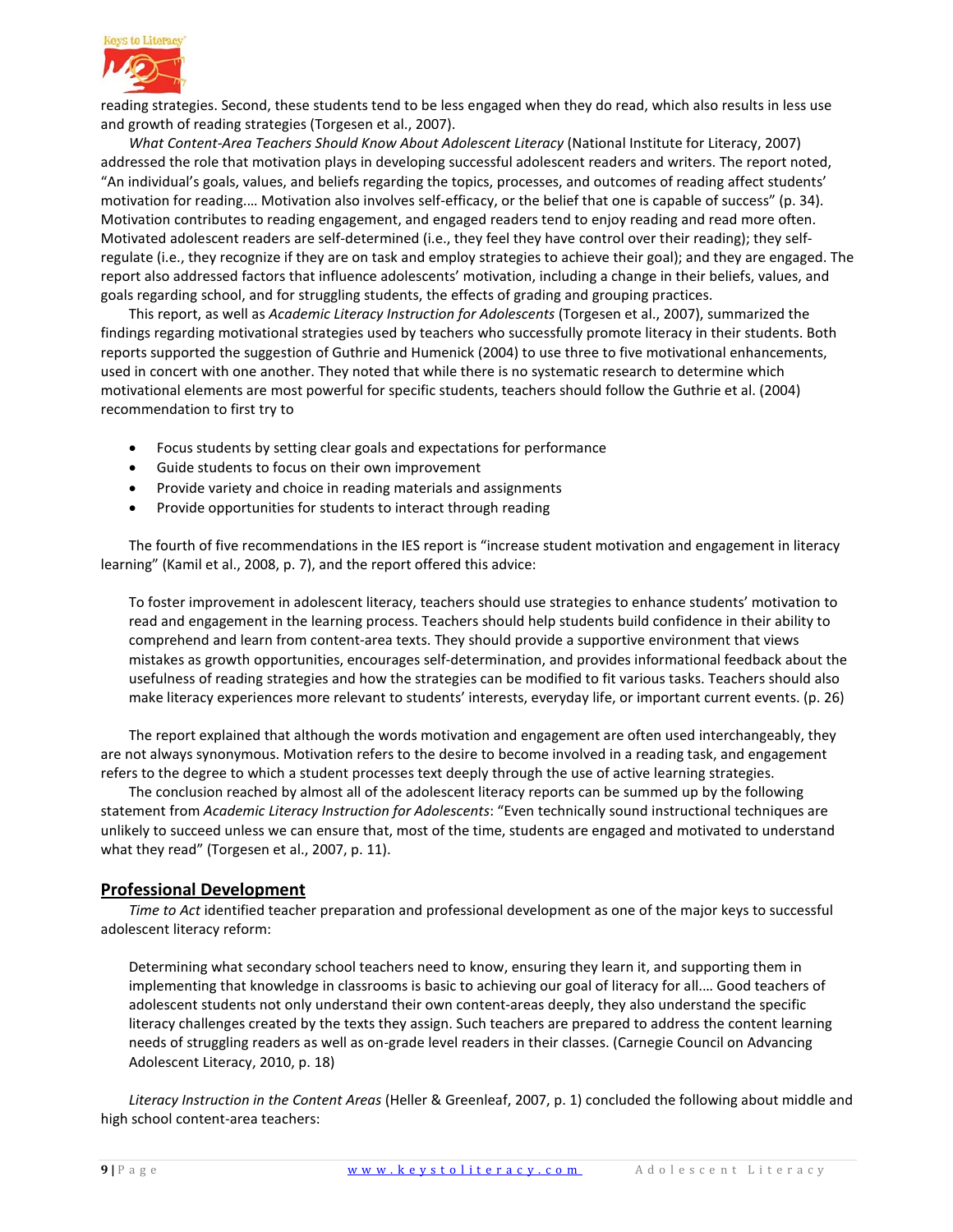

- Their roles and responsibilities regarding literacy instruction should be clearly it should be stated explicitly that they are not expected to provide basic intervention literacy instruction to struggling readers.
- They should identify the literacy skills that are essential to their content area, which they should be responsible for teaching.
- They must receive initial and ongoing professional development in teaching reading and writing skills that are essential to their content areas.

The report noted that at the secondary level the responsibility for teaching reading and writing often seems to belong to no one in particular. More often than not, content-area teachers see themselves first as specialists in their content area such as math, science, or history. While it is sometimes assumed that English teachers should be the ones to address reading skills, many of these teachers see themselves as experts in literature that requires reading and writing skills that are already in place.

If, as Heller and Greenleaf concluded, content literacy instruction must be a cornerstone of any comprehensive movement to build high-quality secondary schools, what kind of professional development is needed? The Carnegie Council on Advancing Adolescent Literacy (2010) suggested that improvements need to be made at both the preservice level (i.e., preparation of content-area teachers at the college level) and in-service professional development level (i.e., ongoing, quality training for new and experienced content-area teachers). It recommended that as a bare minimum, all middle and high school teachers should possess a working knowledge of (p. 20):

- How literacy demands change with age and grade
- How students vary in literacy strengths and needs
- How texts in a given content area raise specific literacy challenges
- How to recognize and address literacy difficulties
- How to adapt and develop teaching skills over time

*Reading Next* (Biancarosa & Snow, 2004) identified professional development that is both long term and ongoing as an essential element of successful adolescent literacy programs. The report noted that professional development must be delivered as part of a systematic, long-term effort that supports everyone in a school building: classroom teachers, administrators, reading and intervention specialists, paraprofessionals, and librarians.

### **Literacy Planning and Policy Issues**

All of the adolescent literacy reports reviewed in this chapter concluded that literacy instruction does not end with the teaching of basic reading and writing skills in elementary schools and that all students need literacy instruction that is tied to content learning through high school. They also concluded that secondary school is not too late to help struggling readers and writers, but to ensure that students have the sophisticated literacy skills to succeed in college and the work force, concerted literacy planning efforts must take place at the school, district, state, and national levels.

*Reading Next* (Biancarosa & Snow, 2004) noted that while instructional improvements can have a tremendous impact, they are more effective if they are implemented in conjunction with infrastructure supports. The report recommended the following infrastructure elements (pp. 4–5):

- *A comprehensive and coordinated literacy program*—interdisciplinary and interdepartmental that may even coordinate with out-of-school organizations and the local community
- *Leadership*—from principals and teachers who have a solid understanding of how to teach reading and writing to the full array of students present in schools
- *Teacher teams*—interdisciplinary teams that meet regularly to discuss students and align instruction

*Literacy Instruction in the Content Areas* (Heller & Greenleaf, 2007, pp. 25-29) also presented several key considerations that education leaders and policy makers should keep in mind as they make policy decisions:

- The roles and responsibilities of content-area teachers must be clear and consistent.
- Every academic discipline should define its own essential literacy skills.
- All secondary school teachers should receive initial and ongoing professional development in the literacy of their own content areas.
- Content-area teachers need positive incentives and appropriate tools to provide reading and writing instruction.